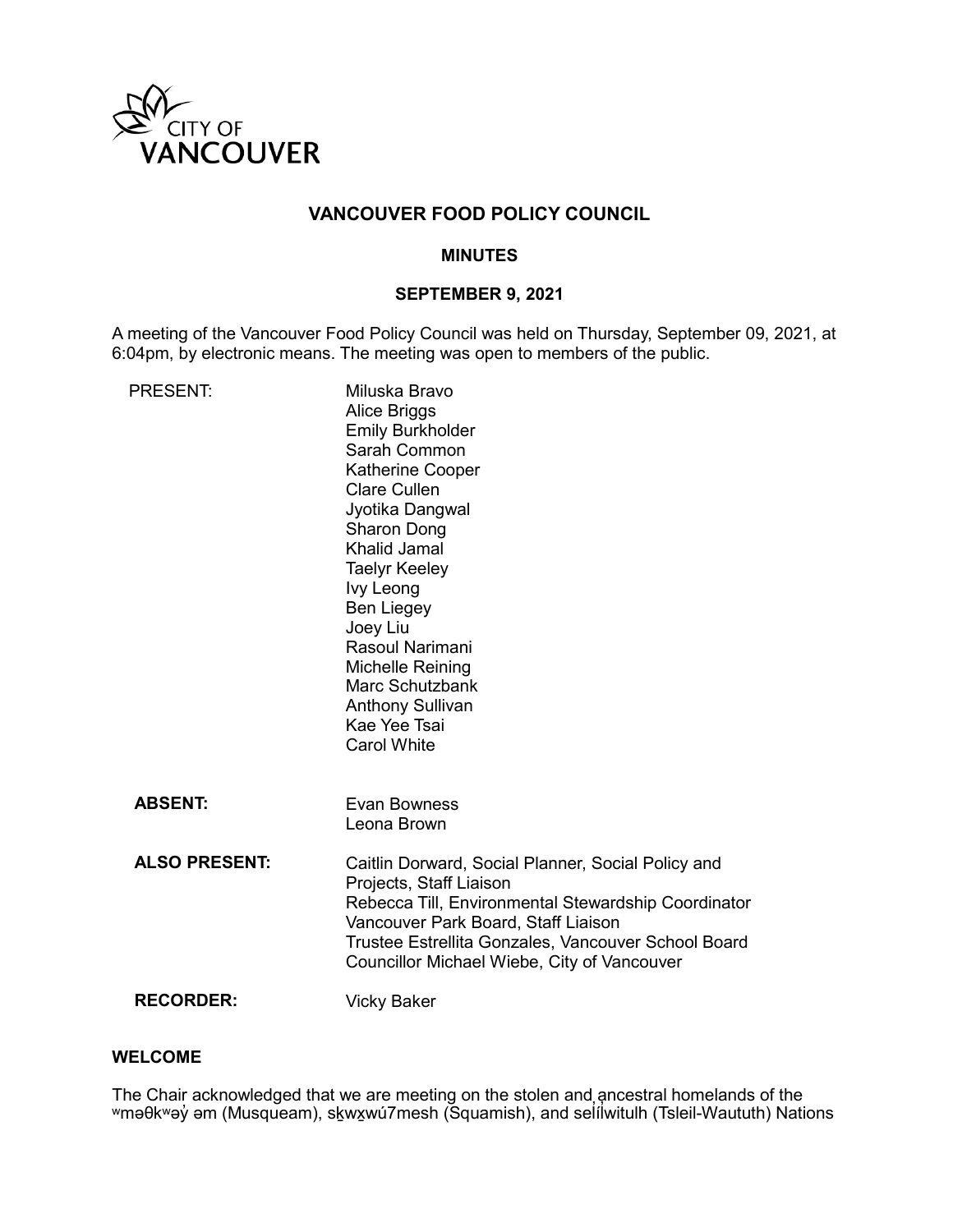where food has been grown for thousands of years, and reminded members of the commitment to honour this as part of Truth and Reconciliation and justice.

### **1. Housekeeping reminders and motion to approve July 2021 minutes**

Members of the public are muted by default, but can use chat. Six members of the public attended. Council members were reminded that voting must be done verbally and that items in the chat are not recorded in the minutes.

It was confirmed that approval of July minutes is not needed as it was an informal meeting.

#### **2. Welcoming New Members**

Three new members have joined the committee to fill vacancies – Jyotika Dangwal, Katherine Cooper, and Leona Brown. Katherine and Jyotika introduced themselves.

#### **3. Park Board [Community Centre Strategy](https://vancouver.ca/parks-recreation-culture/community-centre-strategy.aspx)**

Announcements from staff and invitation to focused meeting Sept. 15th

Rebecca Till provided an overview of the strategy on behalf of the team who is working on it. This is a new citywide strategy to enable current community centre service levels to be sustained while meeting the needs of a growing population. The team has engaged stakeholders to ensure the process is founded on equity and meeting diverse needs. Members are encouraged to fill out the survey <https://shapeyourcity.ca/ccstrategy>

The intention is to incorporate this new input as part of the Local Food System Action Plan (LFSAP) update. The VFPC is invited to join a stakeholder session Sept 15; the team will also take written feedback.

#### **Discussion**

As part of the LFSAP update, staff looked at the 2016 CoV dataset on city-affiliated kitchens and infrastructure needs, and compared it with community centres' waitlist data that listed kitchens as having high / med / low demand. The results show which are heavy in demand in relation to areas not well served and those that have potential opportunities. It is important for staff to understand how community kitchen access relates to food security.

The question was asked if there are enough human resources to support the work in the physical spaces. REBECCA will ask the Community Centre Strategy team and report back.

### **4. Overview of City of Vancouver Food Policy**

Presentation from staff liaisons [appended below]

Caitlin reviewed the presentation she sent earlier to help ensure an understanding of how the City works, as related to food, including related strategies and directions that need input.

- o Municipal jurisdiction and tools often focus on land use planning (e.g. Broadway Plan, Vancouver Plan), also many other types of policies affect food. There are several tools to support work in this area.
- $\circ$  CoV food policy (history, key documents, work across department) The VFPC was formed in 2004 after the community advocated for it. Social Policy has three staff that work on food, and food policy exists in other areas of the City. Caitlin provided examples of food policy links in other departments.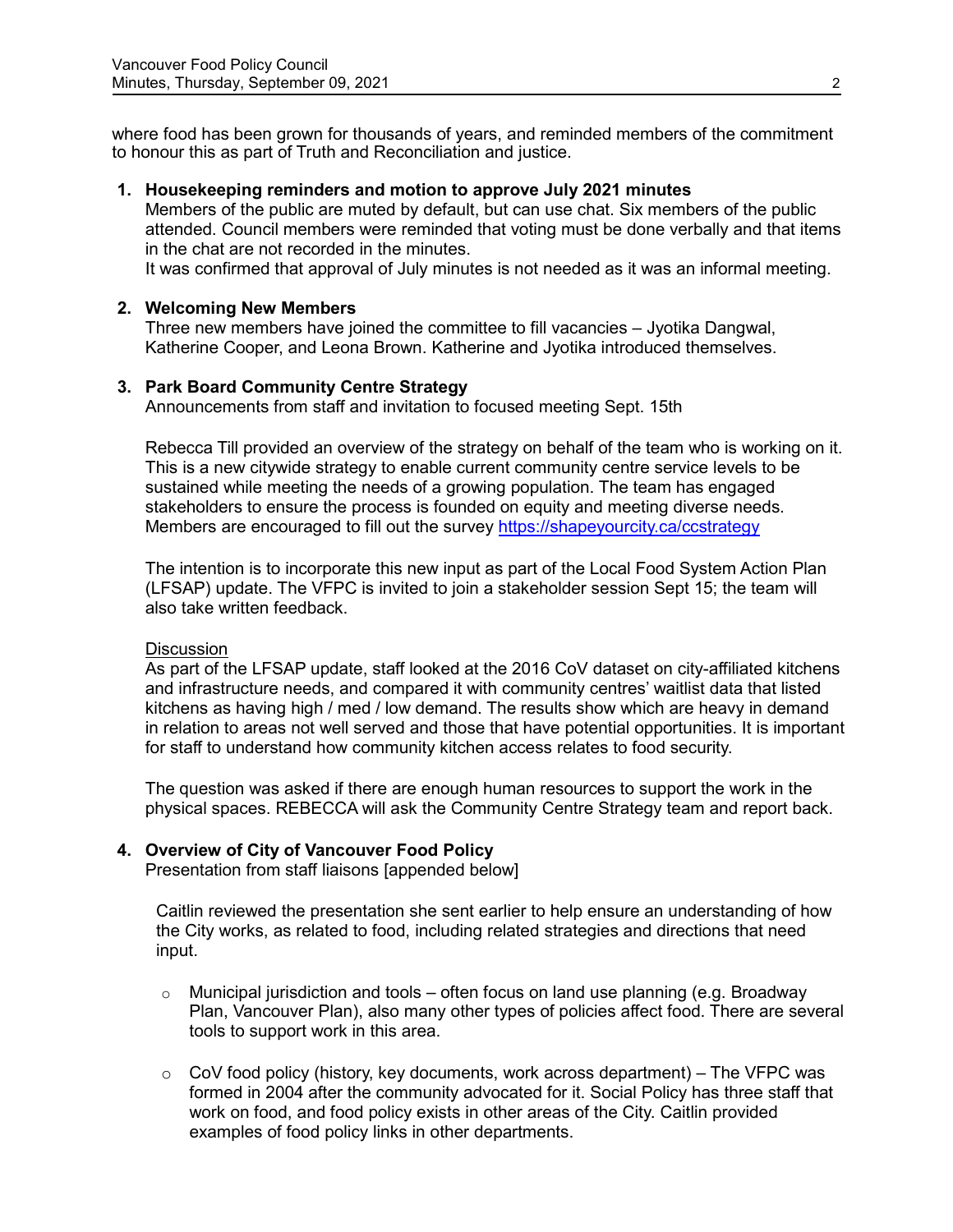- $\circ$  Rebecca gave an overview of the Park Board's work on food. The LFSAP update is being done in collaboration with the new Decolonizing Arts and Culture team. Others include the recreational services division (that includes community centre kitchens), diverse food assets in parks, and the Sustenance Festival.
- $\circ$  The LFSAP goals were outlined and upcoming work will focus on implementing actions from the plan.
- $\circ$  Staff provided additional resources for more information on City operations

Questions/discussion

 $\circ$  What are the tools now politically and logistically effective? Where is most strategic for VFPC to engage on larger questions?

Timely pieces are the LFSAP update, the Vancouver Plan (citywide long-term vision for land use, high level policy that other strategies will be under), and the Broadway Plan. Staff hopes to bring draft food policy directions from these Plans to VFPC in Oct for review.

- $\circ$  Members are also invited to speak at Park Board meetings such as the upcoming LFSAP report. There can be strong opponents of equity projects, need to have underrepresented voices would be helpful.
- $\circ$  Previously talked about Covid recovery (gaps in service, increased demand for food, opportunities to work with Indigenous partners), will that discussion happen? Social Policy food team is currently scoping a project to review and reflect on the City's COVID food response. VFPC input will be requested.

## **5. Elected Liaison Updates**

- o Trustee Gonzalez
	- o Feeding approx. 2,600 students daily
	- $\circ$  Food Framework Ad Hoc Committee a Terms of Reference has been drafted and shared with stakeholder executives. The next step is to take it to SLWB for feedback and then put out a request for committee members to start developing the 10-year vision. This work was postponed at the start of the pandemic. It on the agenda for next SLWB meeting.
	- $\circ$  Cafeteria update: There will be some changes to the District's Food Service operations beginning in September 2021 that will have District staff (IUOE) produce hot/cold breakfast and hot lunch for students participating in the Food4School program by September 2022. A summary of the plan follows:
		- o September 2021
			- Britannia and Templeton will become commissary kitchens and produce cold lunches
			- District staff (CUPE407) will deliver lunches from commissary kitchens to schools
			- Centre Café will stop food sales permanently and operate as a place for staff to gather
			- Centre Café staff will be reassigned to the commissary kitchens
	- o July/August 2022
		- Food Services will upgrade the equipment at the commissary kitchens (Britannia and Templeton) to allow for hot lunch production
	- o September 2022
		- VSB staff will produce hot lunches for students participating in the Food4School and previous Hot Lunch programs
		- District staff (CUPE407) will deliver lunches from commissary kitchens to schools
		- VSB staff produce all cold breakfast for students
		- All contracted breakfast/lunch production will cease